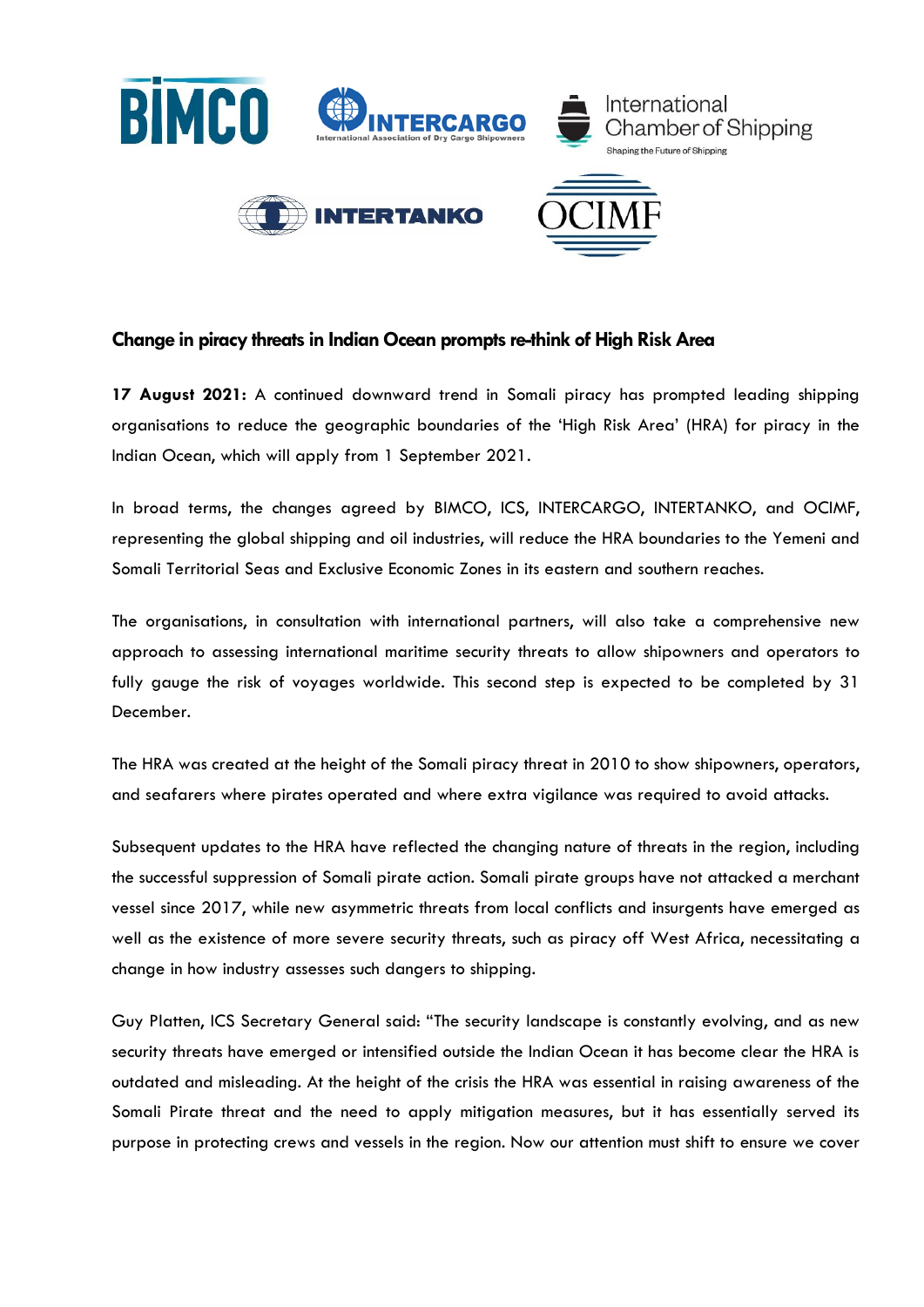all maritime security threats around the globe so we continue to protect the lives of our seafarers and keep global trade moving."

David Loosley, BIMCO Secretary General and CEO said: "The current form of the HRA is no longer the best way to guide maritime security risk management processes. As demonstrated with the recent security incidents in the waters around the Arabian Peninsula, we need a more granular approach to the concepts of threat and risk. The next logical step is to develop a global, threat-based concept which captures how ships of various type, size, nationality, ownership etc. face different risk levels."

Katherina Stanzel, INTERTANKO Managing Director said: "This new designation is an interim measure to allow for the continued application of BMP 5 whilst the Co-Authors undertake substantive work to address maritime security threats in a global context."

Robert Drysdale, OCIMF Managing Director said: "This adjustment to the HRA better reflects the reality of the piracy threat but given the breadth of maritime security threats faced by seafarers, a more intuitive and dynamic system for highlighting threats will be most welcome."

### **ENDS**

#### **Notes to editors**

- o The area previously classified as "high risk" forms only a part of the area called the Voluntary Reporting Area (VRA);
- o Ships entering the VRA are encouraged to report to the UKMTO to be monitored during transit and register with the Maritime Security Centre for the Horn of Africa (MSCHOA);
- o Pre-transit risk assessments should take into account the latest information from both the VRA and High Risk Area.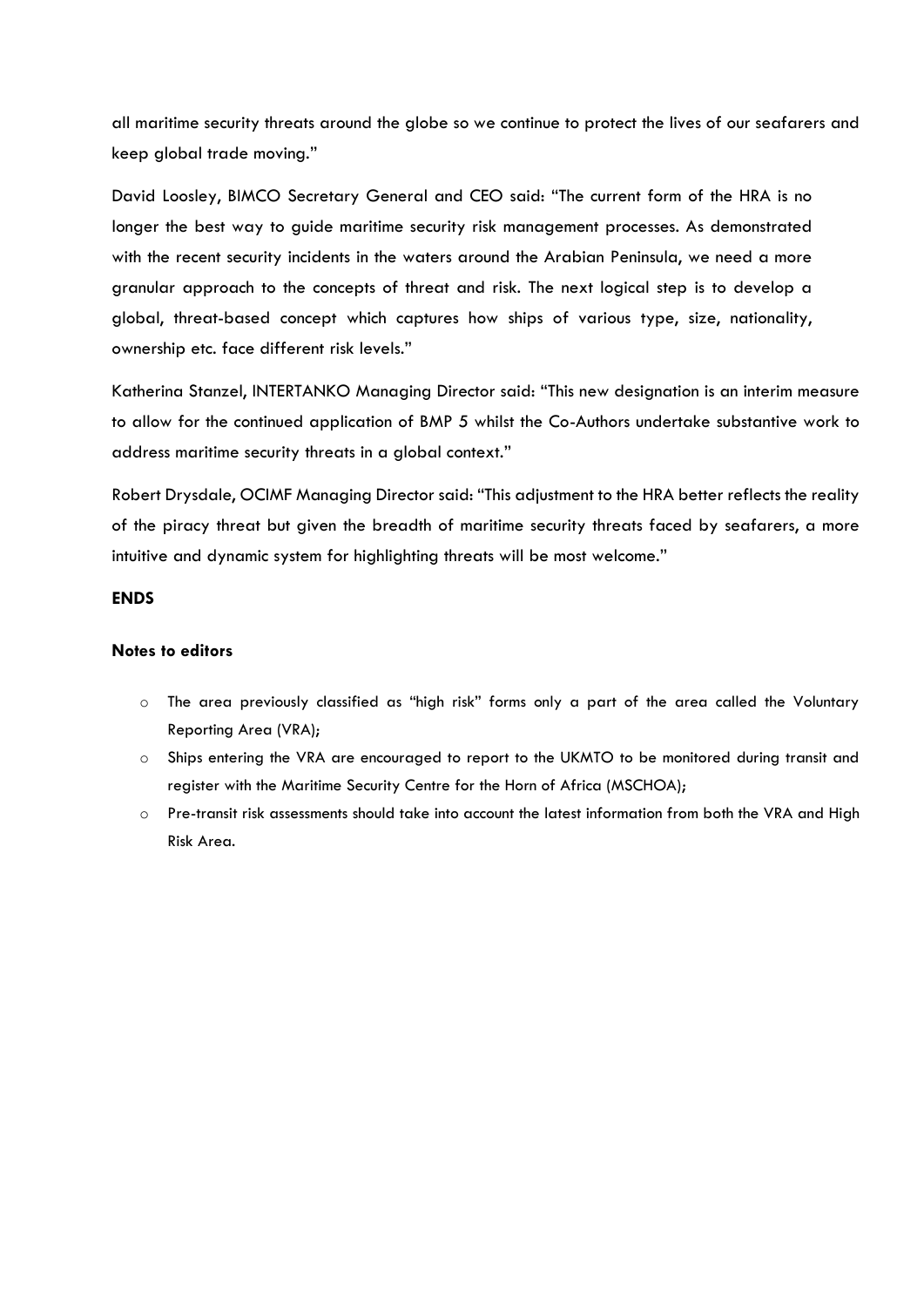

**The new coordinates of the HRA are:** From position

A (Latitude of 01 30'S on the Somali coast), a line to

- $\circ$  Position B (01° 30' S 046° 00' E), a line to
- **DEDUAL CONSTRANGE CONTENT** Position C (01° 00' N 049° 30' E), a line to
- $\circ$  Position D (09° 00' N 055° 00' E), a line to
- o Position E (14 $\degree$  20' N 057 $\degree$  30' E), a line to
- $\circ$  Position F (the Yemen coast at longitude 053 $^{\circ}$  00' E), then
- o Follow the Yemeni coast westwards and northwards, to
- o Position G (the Yemeni Red Sea coast at latitude 15° 00' N), then a line to
- o Position H (the Eritrea territorial sea border at latitude 15° 00' N), then
- o Follow southwards first Eritrea's and then Djibouti's territorial sea borders, to
- Position I (the coastal border point between Djibouti and Somalia), then
- Follow the Somali coast eastwards and then southwards, to
- o Position A.

### **About ICS**

The International Chamber of Shipping (ICS) is the principal international trade association for merchant shipowners and operators, representing all sectors and trades and over 80% of the world merchant fleet.  

## **About BIMCO**

BIMCO is the world's largest international shipping association, with around 1,900 members in more than 120 countries, representing 59% of the world's tonnage. Our global membership includes shipowners, operators, managers, brokers and agents. BIMCO is a non-profit organisation. [www.bimco.org](http://www.bimco.org/)

### **About INTERCARGO**

The International Association of Dry Cargo Shipowners (INTERCARGO) unites and promotes quality dry bulk shipping, bringing together some 220 forward thinking companies from 30 countries and representing close to 25% by deadweight of the global dry bulk fleet. [www.intercargo.org/](http://www.intercargo.org/)

### **About INTERTANKO**

INTERTANKO is the International Association of Independent Tanker Owners, a forum where the industry meets, policies are discussed and best practices developed. INTERTANKO has been the voice of independent tanker owners since 1970, ensuring that the liquid energy that keeps the world turning is shipped safely, responsibly and competitively. **[www.intertanko.com](https://gbr01.safelinks.protection.outlook.com/?url=http%3A%2F%2Fwww.intertanko.com%2F&data=04%7C01%7CTanya.Blake%40ics-shipping.org%7C330e752832224c0bc58908d92be0901b%7C2741b7d3017f4b0ba567b9f702ab9cab%7C0%7C0%7C637589065749033278%7CUnknown%7CTWFpbGZsb3d8eyJWIjoiMC4wLjAwMDAiLCJQIjoiV2luMzIiLCJBTiI6Ik1haWwiLCJXVCI6Mn0%3D%7C1000&sdata=LpOb0o0olwIYyERIGtF3uRsVaSdIYPSJWYNPMnkUvSs%3D&reserved=0)**

### **About OCIMF**

The Oil Companies International Marine Forum (OCIMF) focusses on promoting best practice in the